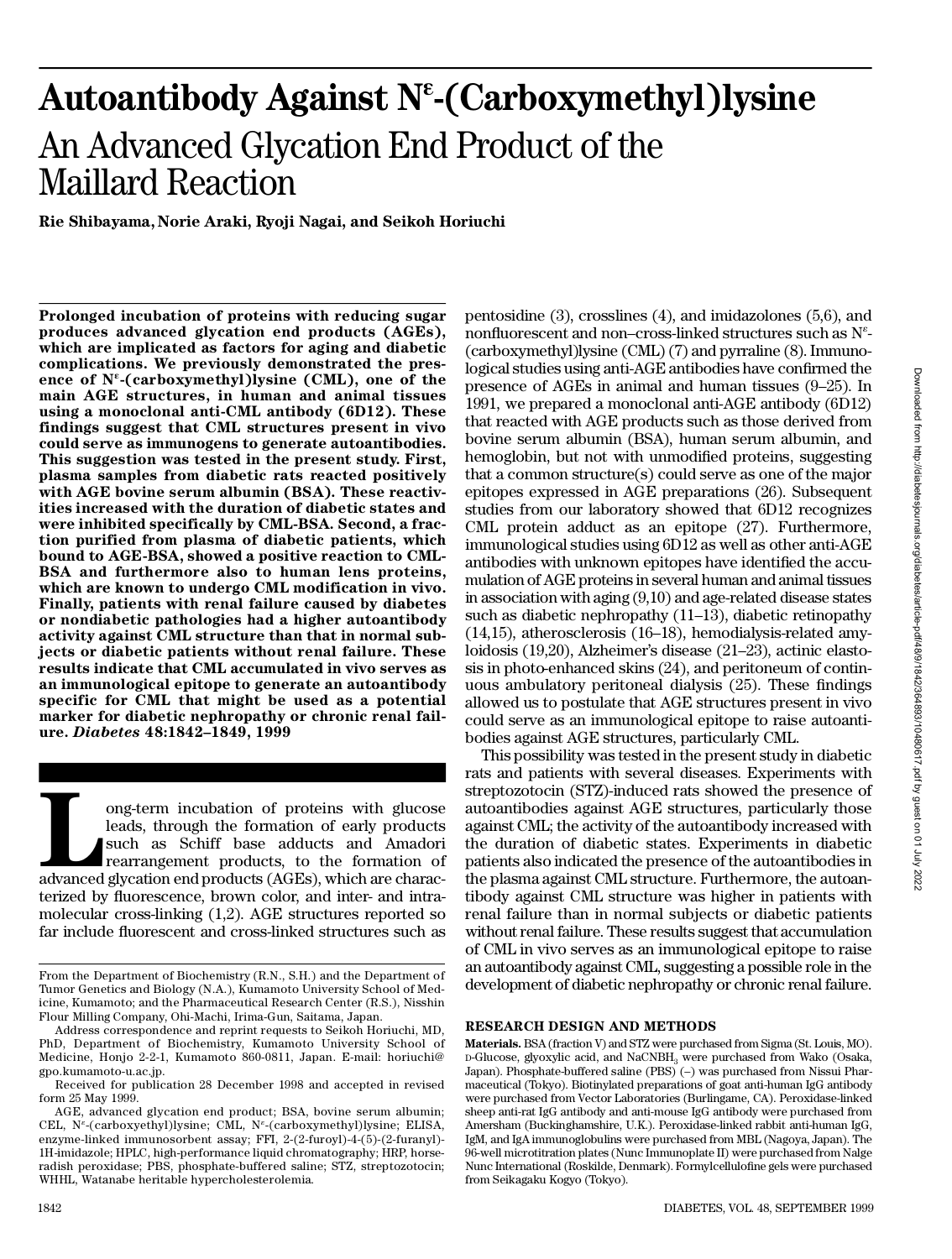Animals. Male Wistar rats (6-week-old) weighing 150 g were divided at random into control rats and diabetic rats. Diabetes was induced by an intravenous injection of 50 mg STZ/kg body wt in 0.01 mol/l citrate buffer (pH 4.3). Both groups of rats were provided with water and food ad libitum. The experimental protocol was approved by the Ethics Review Committee for Animal Experimentation of our institutions. The animals were killed at 1, 3, 5, 14, or 29 weeks under ether anesthesia. Table 1 shows the characteristics of rats used in this study; diabetic rats at 1–29 weeks after STZ injection had a significantly lower body weight but a higher plasma glucose level than age-matched control rats.

**Preparation of human lens protein.** Water-soluble fractions were prepared from an intact lens of normal humans (one lens of a child <4 years of age and two lenses from 25- and 89-year-old individuals) as described previously (9). Protein concentrations were determined by the dye-staining method (Bio-Rad, Hercules, CA) or the bicinchonnic acid (BCA) method (Pierce, Rockford, IL). Studies involving human tissues were approved by the Ethics Review Committee for Human Experimentation of our institutions.

**Human plasma samples.** Human plasma samples were obtained from six groups (each group containing 10 individuals). The first group consisted of normal subjects aged  $72.8 \pm 2.9$  years (mean  $\pm$  SE). The second group consisted of diabetic patients with no significant renal failure (age  $63.2 \pm 3.8$  years, HbA<sub>1</sub>  $8.4 \pm$ 0.3%). The third group consisted of diabetic patients with microalbuminuria (age  $68.5 \pm 4.6$  years, HbA<sub>1c</sub>  $8.8 \pm 0.3$ %). The fourth group consisted of diabetic patients with macroalbuminuria (age 63.5  $\pm$  6.3 years, HbA $\rm_{lc}$  9.4  $\pm$  0.6%). The fifth group consisted of patients with diabetes with chronic renal failure who were under hemodialysis therapy. Patients in this group were  $67.7 \pm 6.6$  years old with a mean duration of hemodialysis of  $2.5 \pm 1.3$  years and mean HbA<sub>1</sub> of  $6.6 \pm 0.7$ %. The sixth group consisted of nondiabetic patients who required hemodialysis treatment for chronic renal failure because of other nondiabetic causes. The mean age of this group was 64.7  $\pm$  5.6 years and the mean duration of hemodialysis was 3.6  $\pm$ 1.3 years. Blood samples from hemodialysis patients were obtained immediately before hemodialysis therapy and stored at –80°C until use in experiments.

Purification of human autoantibody against AGE structure. Formylcellulofine gels were coupled to BSA or AGE-BSA as described previously (28). All procedures for purification were performed at 4°C. Human plasma (20 ml) from eight diabetic patients was passed over a column ( $1.0 \times 10$  cm) of formylcellulofine-BSA gel in PBS. The non-adsorbed fraction was then passed over to another set of the same column to remove antibody populations reactive to BSA. The non-adsorbed fractions were then combined and applied to a column (1.5  $\times$ 10 cm) of formylcellulofine coupled with AGE-BSA. After extensive washing with PBS, the adsorbed fractions were eluted with 50 ml of 0.1 mol/l glycine-HCl buffer (pH 3.0). Eluted sample fractions were combined, neutralized, and applied to another set of a column of BSA-conjugated formylcellulofine gels to completely remove BSA-reactive antibodies. The non-adsorbed fractions from this column were pooled, concentrated, dialyzed against PBS, and used as the human autoantibody to AGE proteins. A portion of the final sample obtained from diabetic patients was subjected to a immunodiffusion quantitation kit using antibodies to human IgG, IgM, and IgA (Wako). The results showed that the contents of immunoglobulin were 69% IgG, 18% IgM, and 13% IgA.

**Mini-scale preparation of individual human autoantibody fractions against AGE structure.** Plasma (0.1 ml) from each individual of the six groups described above was mixed with 1.0 ml of BSA-conjugated formylcellulofine gels (50% suspension in PBS) in a 1.5-ml microcentrifuge tube. The mixture was shaken overnight at 4°C and centrifuged at 15,000 rpm for 30 s at 4°C. The supernatant (0.55 ml) was then mixed with 0.5 ml of AGE-BSA–conjugated formylcellulofine gels, followed by shaking for 6 h at 4°C. The gels were washed five times with 1 ml of PBS and suspended in 0.5 ml of 0.1 mol/l glycine-HCl buffer (pH 2.3) for 30 min at 4°C. The mixture was then centrifuged, and the supernatant was collected and neutralized with 1 mol/l Tris buffer (pH 9.5). To further remove antibodies reactive to BSA, the sample was then added to 0.5 ml BSA-conjugated formyl cell ulofine gels. After shaking overnight at  $4^{\circ}$ C followed by a brief centrifugation, the supernatant was collected and used for the noncompetitive enzyme-linked immunosorbent assay (ELISA) as human autoantibodies against AGE structure.

**Preparations of monoclonal anti-AGE antibody.** The monoclonal anti-AGE antibody was prepared and characterized as reported previously (26). Briefly, splenic lymphocytes from Balb/c mice immunized with AGE-BSA were fused to myeloma P3U1 cells. The hybrid cells were screened, and two cell lines that had a positive reaction to AGE-human plasma albumin but a negative reaction to BSA were selected through successive subcloning. Each antibody was produced in ascites fluid of Balb/c mice and further purified by protein A sepharose column chromatography. One of these antibodies, designated as 6D12, was used in the present study.

**Preparation of AGE-BSA and CML-BSA.**AGE-BSA was prepared as described previously (28). Briefly, BSA (1.6 g) was dissolved with 3.0 g D-glucose in 10 ml of  $0.5$  mol $\Lambda$  sodium phosphate buffer (pH 7.4). The solution was sterilized by ultrafiltration (0.45 µm/filter), incubated at 37°C for 9 months, and dialyzed against 20 mmol/l sodium phosphate buffer (pH 7.4) containing 0.15 mol/l NaCl. As a control for AGE-BSA, BSA was incubated in parallel without glucose. CML-BSA was prepared as described previously (27,30). Briefly, 2 mg/ml of BSA was incubated at 37°C for  $24$  h with  $0.75$  mol/l glyoxylic acid and  $0.3$  mol/l NaCNBH $_{\rm 3}$  in  $0.5$  mol/l sodium phosphate buffer (pH 7.4), followed by dialysis against PBS. As a control for CML-BSA, BSA was incubated in parallel without glyoxylic acid and  $\mathrm{NaCNBH}_3$ . Amino acid analyses (27) revealed that CML contents of AGE-BSA and CML-BSA thus pre- $\frac{8}{9}$ pared were 7.69 and 34.47 mol of CML per mole of BSA, respectively.

**AGE determination in human lens proteins by ELISA.** Noncompetitive  $\frac{3}{2}$ ELISA was performed as described previously (26). Briefly, each well of 96-well immunoplate was coated with 0.1 ml of the sample (from 10 ng to 10 µg/ml) to be tested in 50 mmol/l carbonate buffer (pH 9.7) and maintained overnight at 4°C, followed by washing three times with PBS containing 0.05% Tween 20 (buffer A). Each well was then blocked with 0.2 ml of 0.5% gelatin in 50 mmol/l carbonate buffer  $\frac{3}{6}$ (pH 9.7), washed with buffer A, and incubated with 0.1 ml of 6D12 (1  $\mu$ g/ml) in  $\frac{5}{8}$ buffer A containing 0.1% BSA for 2 h at room temperature. Wells were then washed and incubated with horseradish peroxidase (HRP)-conjugated anti-mouse  $\frac{3}{5}$ washed and includated with individual personalized the state of the diamine dihy-<br>IgG antibody for 30 min, followed by reaction with 1,2-phenylenediamine dihydrochloride. The reaction was terminated by adding 1 mol/l sulfuric acid, followed by reading the absorbance at 492 nm on a micro-ELISA plate reader (Titertek Multiscan PLUS MKII). All ELISAs were performed for control in the absence of a primary antibody rather in the presence of a secondary antibody alone.

**Characterization of human and rat autoantibody.** Noncompetitive ELISA was **Characterization of numan and rat autoantibody.** Noncompetitive ELISA was appendixing performed using rat plasma and the purified human autoantibody fraction to  $\frac{8}{5}$ detect immunoreactivities to AGE-BSA and CML-BSA. Each well was coated  $\frac{3}{\alpha}$ with 0.1 ml of 10  $\mu$ g/ml AGE-BSA or CML-BSA, blocked with gelatin and washed with buffer A. We added 0.1 ml of rat plasma (from 2 µg to 5 mg/ml) or the puri- $\frac{5}{5}$ fied human autoantibody fraction (from 80 ng to 20 µg/ml) to each well. After standing for 2 h at room temperature, the wells were washed, and the amount of the  $\frac{8}{6}$ rat autoantibody bound to wells was determined by HRP-conjugated anti-rat IgG antibody. The amount of human autoantibody was determined by biotinylated antihuman IgG antibody, followed by reaction of avidin-biotin HRP complexes. HRP- $\frac{1}{2}$ conjugated anti-human IgG, IgM, and IgA antibodies were used to evaluate the contribution of human IgG, IgM, and IgA to autoantibody activity. The specificity of rat and human autoantibodies to AGE and CML structures was analyzed by competitive ELISA. Competitive ELISA was performed as described previously (26). Briefly, after coating with AGE-BSA or CML-BSA and blocking, each well was incu-  $\bar{\circ}$ bated for 2 h with 0.1 ml of rat plasma (1 mg/ml) or the purified human autoantibody fraction (1 µg/ml) in the presence of various concentrations of AGE-BSA or CML-BSA (0-1 mg/ml). Each well was washed and reacted with HRP-conjugated  $\frac{8}{52}$ anti-rat IgG or anti-human IgG antibody, followed by determination of autoantibodies in the same way as described above. The results were expressed as  $\mathrm{B\!/\!B_{0}}$ where B represented the amount of anti-rat IgG or anti-human IgG antibody bound to the well in the presence of competitors while  $B_0$  was that bound to the well in the absence of competitors. Downloaded from http://diabetesjournals.org/diabetes/article-pdf/48/9/1842/364893/10480617.pdf by guest on 01 July 2022

TABLE 1

Characteristics of STZ-induced diabetic and age-matched control rats

| Weeks | Body weight (g)     |                                   | Plasma glucose (mg/dl) |                                                      |
|-------|---------------------|-----------------------------------|------------------------|------------------------------------------------------|
|       | Control             | Diabetic                          | Control                | Diabetic                                             |
|       | $180.0 \pm 2.9(7)$  | $158.5 \pm 4.8$ (7) <sup>*</sup>  | $133.4 \pm 10.1(7)$    | $401.5 \pm 10.3$ (7) <sup><math>\dagger</math></sup> |
| 5.    | $259.7 \pm 7.1(6)$  | $157.2 \pm 3.9$ (24) <sup>†</sup> | $157.0 \pm 11.5$ (6)   | $556.0 \pm 8.7$ (24) <sup>†</sup>                    |
| 14    | $324.3 \pm 21.3(7)$ | $131.2 \pm 5.9$ (7) <sup>*</sup>  | $159.4 \pm 18.6(7)$    | $574.4 \pm 21.3(7)$                                  |
| 29    | $378.0 \pm 7.2(7)$  | $139.5 \pm 13.4$ (7) <sup>†</sup> | $139.4 \pm 5.7(7)$     | $514.7 \pm 24.5(7)$                                  |

Data are means  $\pm$  SE  $(n)$ .  $*P < 0.01$ ,  $\uparrow P < 0.001$  vs. age-matched control.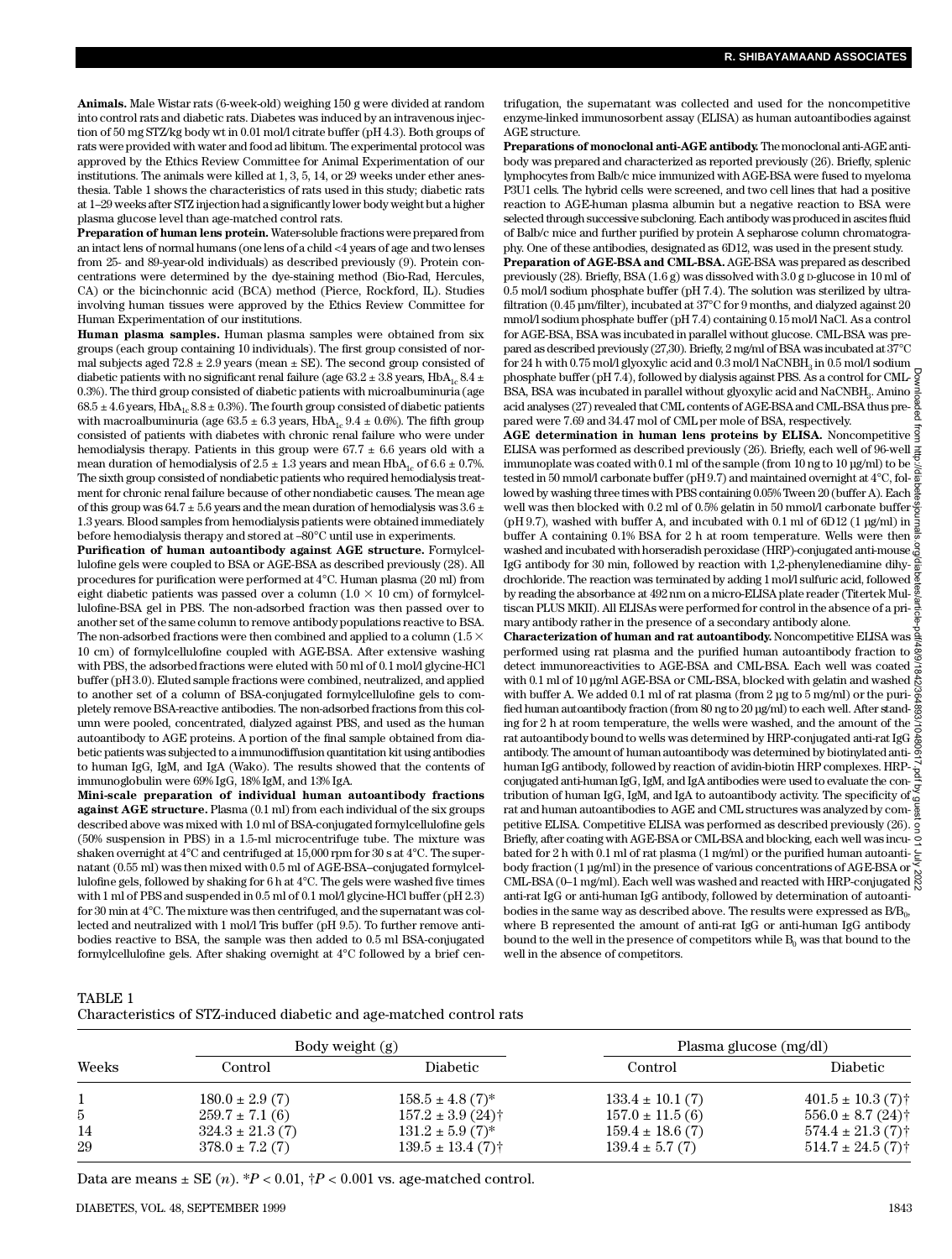Specific reactivity of plasma of diabetic rats to AGE-BSA and CML-BSA. The reactivity of each of 24 plasma samples from diabetic rats after 5 weeks of STZ injection and those of 6 age-matched control rats to AGE-BSA and CML-BSA was determined by noncompetitive ELISA. Briefly, each well was coated with 0.1 ml of AGE-BSA, CML-BSA, or BSA (10 µg/ml) and reacted with 0.1 ml of diluted plasma samples. The amount of rat autoantibody bound to each well was determined by HRP-conjugated anti-rat IgG antibody as described above. The linear range of the plasma protein concentrations for the assay was 0.5–5 mg/ml, and a representative plasma concentration of 1 mg/ml was used for the repeated analysis. Our preliminary experiments indicated that BSA gave a minimal background level when compared with other proteins such as rat serum albumin, human hemoglobin, human serum albumin, Rnase, and bovine collagen. However, because some plasma samples gave nonspecific background binding to the BSA-coated solid phase, the specific reactivity of each plasma to AGE-BSA was calculated by subtracting its reactivity to BSA from that to AGE-BSA. Similarly, the specific reactivity of each plasma to CML-BSA was calculated by subtracting its reactivity to BSA from that to CML-BSA and expressed as a difference in absorbance at  $492$  nm ( $\Delta 492$  nm). **Immunoreaction of the purified human autoantibody fraction to human lens** proteins. This immunoreaction was performed by noncompetitive ELISA. Briefly, each well was coated with 0.1 ml of each water-soluble lens sample (10 µg/ml) and reacted with the purified human autoantibody fraction (0.3–3 µg/ml) or 6D12 (0.03–1 µg/ml). The amount of human autoantibody bound to lens proteins was determined by biotinylated anti-human IgG antibody, whereas that of 6D12 bound to lens proteins was determined by HRP-conjugated anti-mouse IgG antibody in a manner similar to that described above. The specificity of the purified human autoantibody fraction to lens sample was analyzed by competitive ELISA. Briefly, after coating with lens sample, each well was reacted with the purified human autoantibody fraction (3 µg/ml) or 6D12 (1 µg/ml) in the presence of CML-BSA (1 mg/ml). The amount of human autoantibody bound to lens proteins was determined as described above. **Immunoreaction of purified human autoantibody fractions to AGE struc**ture. Human autoantibody fractions from samples of each individual of the six groups described above were purified as described earlier. Immunoreaction was performed by noncompetitive ELISA. Briefly, each well was coated with 0.1 ml of AGE-BSA or BSA (10 µg/ml) and reacted with 0.1 ml of each human autoantibody fraction (original, twofold, and fourfold diluted samples), followed by detection with biotinylated anti-human IgG antibody as described above. Because some human autoantibody fractions showed nonspecific binding to BSA-coated solid phase, which could not be inhibited completely with pretreatment of the excess amount of BSA, the specific reactivity of each human autoantibody fraction to AGE-BSA was calculated by subtracting its reactivity to BSA from that to AGE-BSA and expressed as a difference in absorbance at 492 nm in the same way as described for that autoantibody ( $\Delta 492$  nm).

**Amino acid analysis.** CML contents of modified proteins were quantitated by amino acid analysis as described (27,29). After acid hydrolysis with 6 N HCl for 24 h at 110°C , samples were subjected to an amino acid analyzer (Model 835; Hitachi, Tokyo), using an ion exchange high-performance liquid chromatography (HPLC) column (#2622 SC,  $4.6 \times 60$  mm; Hitachi) and a ninhydrine post-column detecting system. Hippuryl-CML was prepared by incubation hippuryllysine with glyoxylic acid and  $\mathrm{NaCNBH}_{3}$  as described (27) and used as a standard. The identity of CML detected by HPLC was confirmed by fast atom bombardment (FAB) spectroscopy. **Statistical analysis.** Data were expressed as means ± SE. Differences between groups were analyzed with unpaired Student's *t* test. Statistical significance was indicated by  $P < 0.05$ .

## **RESULTS**

**Autoantibody against AGE-BSA in diabetic rat plasma.** To examine whether the autoantibody to AGE structure was



**Immunoreactivity of plasma of diabetic rats to CML-BSA.** CML structure is one of the main AGE structures present in vivo (30). To examine the possible generation of an autoantibody against CML structure in diabetic rats, immunoreactivity to CML-BSA was determined in the plasma. The plasma IgG of a 5-week diabetic rat showed a positive reaction towards AGE-BSA in a dose-dependent manner (Fig. 2*A*). And this reactivity to AGE-BSA was completely inhibited upon preincubation with an excess amount of AGE-BSA and CML-BSA, but not by BSA (Fig. 2*B*). Under these conditions, the same plasma IgG of diabetic rat also reacted with CML-BSA in a dose-dependent manner, but not with BSA, while no significant reactivity was noted in a plasma sample from an age-matched control (Fig. 2*C*). The reactivity to CML-BSA was inhibited by pretreatment with an excess amount of either AGE-BSA (>80%) or CML-BSA (>90%), but not by BSA (Fig. 2*D*). These results suggest the presence of an autoantibody against CML structure in the diabetic plasma. This notion was further examined by determining the autoantibody activity in plasma samples from 24 diabetic rats after 5 weeks of STZ injection. The autoantibody activities in these plasma samples as well as those from control rats are expressed as specific reactivity in Fig. 3. The mean specific reactivity to AGE-BSA in diabetic samples was 2.2-fold higher than that of control rat plasma samples (Fig. 3*A*). Similarly, the specific reactivities in these samples of diabetic rats to CML-BSA were 2.7-fold higher than the control levels (Fig. 3*B*). These results suggest that one main possible epitope of the autoantibody against AGE structure detected in plasma of diabetic rats is CML or its related structure.

**Characterization of human autoantibody against AGE structure.** We next examined whether a similar autoantibody



**FIG. 1***.* **Immunoreactivity of plasma of diabetic rats to AGE-BSA and BSA. Plasma samples from each diabetic rat**  $($  $\bullet$  $)$  and age-matched control rats  $($  $\circ$  $)$ **were collected at 0, 1, 3, 5, 14, or 29 weeks after STZ injection, and their immunoreactivities to AGE-BSA (***A***) and BSA (***B***) were analyzed by noncompetitive ELISA. Data are means ± SE. Sample numbers (***n***) in each group corresponded to those described in Table 1, except that the sample number of 0- and 3-week diabetic rats was 7. \****P* **< 0.05, \*\****P* **< 0.01, \* \* \****P* **< 0.001 vs. age-matched control.**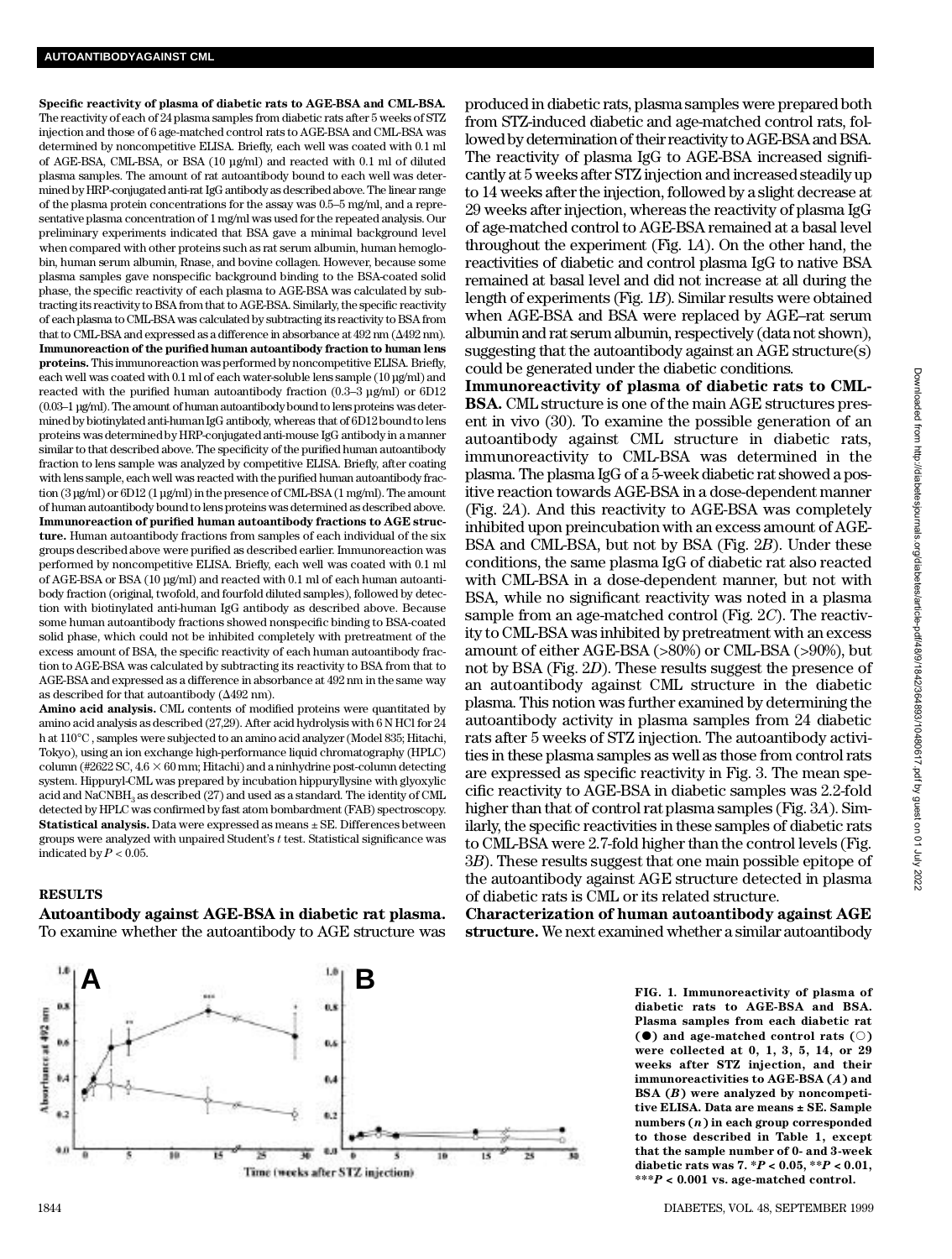

**FIG. 2. Immunoreactivity of plasma of diabetic rats to CML-BSA and AGE-BSA.** *A***: Reaction of a plasma sample from a 5-week diabetic rat to AGE-BSA (**d**) and BSA (**j**) was determined by a noncompetitive ELISA system. As a control, plasma from an age-matched control rat was examined for its reactivity to AGE-BSA (** $\circ$ **) and BSA (** $\Box$ **).** *B***: Effects of AGE-BSA (** $\bullet$ **), CML-BSA (** $\circ$ **), and BSA (** $\blacktriangle$ **) on immunoreaction of the same plasma sample used in** *A* **with AGE-BSA examined by a competitive ELISA. The results are expressed as ratio B/B<sup>0</sup> , where B is the binding of anti-rat IgG antibody in the presence of competitors and B<sup>0</sup> is that bound in the absence of a competitor.** *C***: Under the noncompetitive ELISA system identical to that in** *A***, we determined the reaction of the same plasma sample used in** *A* **to CML-BSA (**d**) and** BSA ( $\blacksquare$ ). Control plasma was also examined for its reactivity to CML-BSA ( $\circ$ ) and BSA ( $\Box$ ). *D*: Under the competitive ELISA system iden**tical to that in** *B***, we determined AGE-BSA**  $(\bullet)$ **, CML-BSA**  $(\circ)$ **, and BSA** ( $\blacktriangle$ ) for their effects on the reaction of the same plasma of dia**betic rats to CML-BSA. Results are expressed in a manner similar to that in** *B***. Each data point was the mean of triplicate analyses.**

could be detected in the human plasma. For this purpose, we initially screened 24 plasma samples from diabetic patients by an assay identical to Fig. 3 and found that several samples exhibited a significant reactivity to AGE-BSA. Using pooled plasma samples of eight of these diabetic patients, we affinity-purified the fraction that bound to a AGE-BSA column but not a BSA column and used it as the purified autoantibody fraction. IgG of this purified fraction reacted positively not only with AGE-BSA but also with CML-BSA in a dose-dependent manner, whereas the reaction to BSA was weak (Fig. 4*A*) . The specific reactivity of IgM to AGE-BSA in this fraction was only 30% of the total activity, whereas that of IgA was negliDownloaded from http:



**FIG. 3. Specific immunoreactivity of plasma samples of diabetic rats to AGE-BSA and CML-BSA. The reactivity of plasma samples from 24 diabetic rats after 5 weeks of STZ injection (**d**) and 6 age-matched**  $control$  rats  $(\circ)$  to AGE-BSA  $(A)$  and CML-BSA  $(B)$  was determined **by noncompetitive ELISA. The specific reactivity of each plasma sam**ple to AGE-BSA was calculated by subtracting its reactivity to  $BSA^{\circ}_{\alpha}$ **from that to AGE-BSA. Similarly, the specific reactivity of each plasma to CML-BSA was calculated by subtracting its reactivity to BSA from that to CML-BSA and expressed as a difference in absorbance at 492 nm (**D**492 nm). Error bars represent SE. \*\*\****P* **< 0.001 vs. agematched control.** Downloaded from http://diabetesjournals.org/diabetes/article-pdf/48/9/1842/364893/10480617.pdf by guest on 01 July 2022

gible (<5%) (data not shown). A similar result was obtained  $\frac{2}{8}$  gible (<5%) (data not shown). A similar result was obtained  $\frac{3}{8}$ by the competitive ELISA assay; the reactivity of this autoan- $\frac{R}{\alpha}$ tibody fraction to AGE-BSA (Fig. 4*B*) or CML-BSA (Fig. 4*C*) was competitively inhibited by pretreatment with excess AGE-BSA or CML-BSA. Under the same competitive ELISA  $\frac{5}{9}$ system, the immunoreactivity of 6D12 toward AGE-BSA and  $\frac{8}{3}$ CML-BSA was closely similar to that of the purified autoantibody fraction (data not shown). These results provided  $\frac{8}{3}$ convincing evidence for the presence of an autoantibody  $\frac{1}{2}$ against CML structure in plasma of diabetic patients.

**Reactivity of the purified human autoantibody fraction to human lens proteins.** Next we examined whether human proteins modified in vivo could be in fact recognized by the autoantibody. Because human lens proteins are known to undergo CML modification in vivo (9,27,33), we examined the interaction between the purified autoantibody fraction with normal human lens proteins in a noncompetitive ELISA system. The autoantibody did not react in a significant manner with the child's lens (<4 years of age), but showed a positive reaction to adult lenses depending on age; the reactivity to lens tissue from an 89-year-old patient was higher than that to 25-year-old lens (Fig. 5*A*). The pattern of reaction of the autoantibody to these human lens proteins was similar to that of 6D12 (Fig. 5*B*). And the reactivity to these human lens proteins was significantly inhibited by the pretreatment with an excess amount of CML-BSA: its reactivity to the 89-year-old lens was inhibited by 64% (Fig. 5*A*). These findings indicate that CML-modified protein is in fact recognized in vivo by the autoantibody in which CML structure plays an important role as an immunological epitope.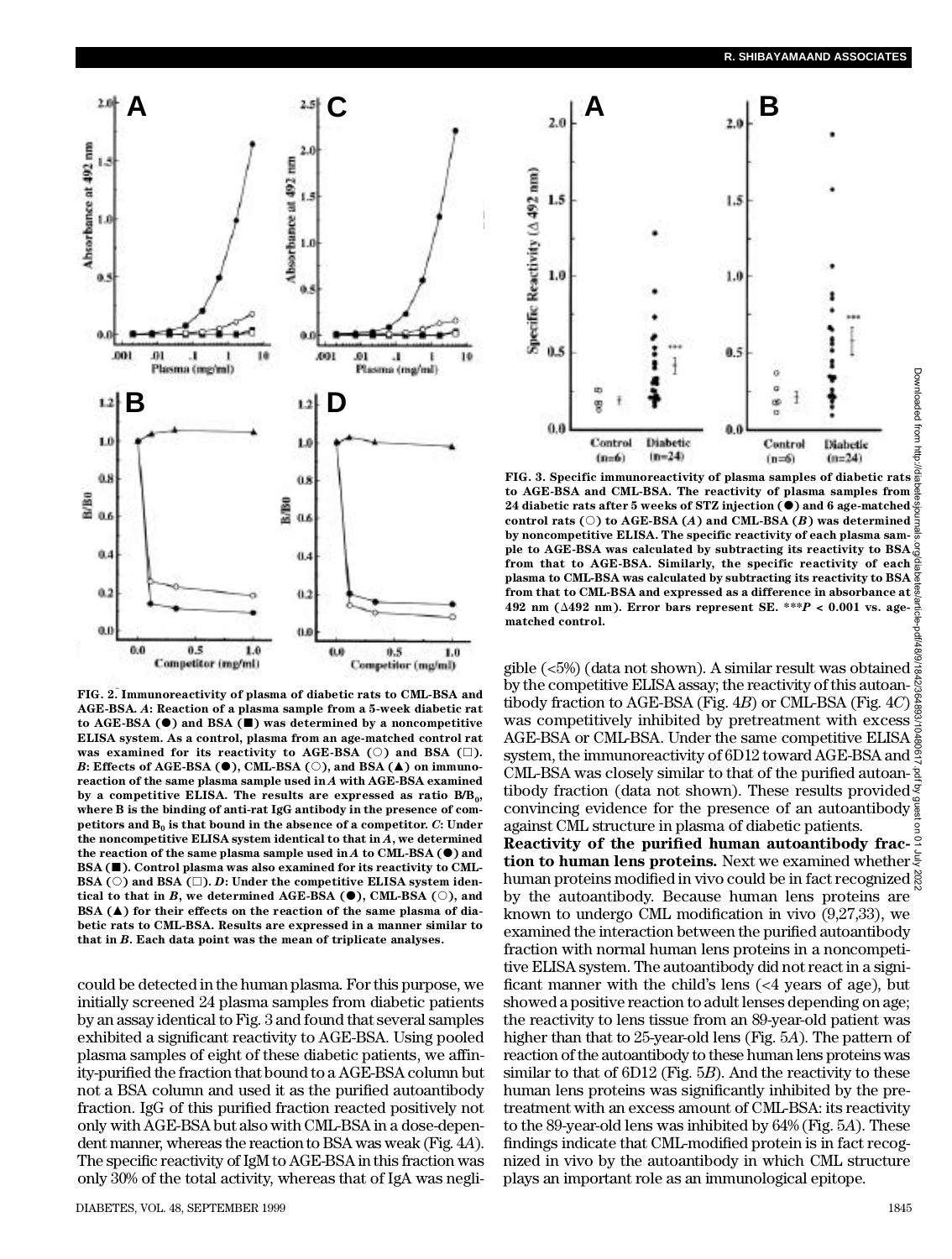

**Human autoantibodies against AGE structure in normal diabetic subjects and nondiabetic patients with renal failure.** To further define the relationship between autoantibody generation and AGE formation in vivo, we compared the autoantibody activity in different diabetic patients with that of normal plasma. For this purpose, human plasma samples were obtained from normal subjects; diabetic subjects without any renal failure, with microproteinuria, with macroproteinuria, and with hemodialysis; and nondiabetic subjects with hemodialysis. From individual plasma samples, the autoantibody fractions reactive to AGE-BSA but not to BSA were partially purified by AGE-BSA– and BSA-conjugated gels. Figure 6 shows the autoantibody activity expressed as specific reactivity, as in Fig. 3. The specific reactivity of the purified antibody fractions from diabetic patients treated by hemodialysis was the highest among the groups. The second and third highest were nondiabetic patients treated by hemodialysis and diabetic patients with macroproteinuria, respectively. The autoantibody activities of the above three groups were statistically higher than normal subjects or diabetic patients without renal failure. Similarly, the specific reactivities of the other two groups (diabetic patients with microproteinuria and diabetic patients without renal failure) were higher than normal subjects, but the difference from normal subjects was not statistically significant. The autoantibody activity in these plasma samples to AGE-BSA was significantly inhibited by CML-BSA, as in the case of Fig. 4*B* (data not shown).

### **DISCUSSION**

Previous studies from our laboratory have shown that AGE proteins such as AGE-BSA prepared in vitro are highly immunogenic for animals such as rabbit and mouse, allowing the development of polyclonal and monoclonal anti-AGE antibodies, respectively (26). Characterization of these polyclonal and monoclonal anti-AGE antibodies suggested the presence of a common epitope on AGE preparations regardless of whether AGE products are generated from proteins, amino acids, or monoaminocarboxylic acids. Subsequent studies by Reddy et al. (33) showed that CML was one of the major immunological epitopes of AGE proteins, and our recent study (27) showed that the epitope of our monoclonal anti-AGE antibody (6D12) was in fact a CML protein adduct. Immunological analyses using 6D12 have demonstrated the presence of AGE-modified proteins in human tissues **FIG. 4. Autoantibody from plasma of diabetic patients and its immunoreactivity to AGE-BSA and CML-BSA.** *A***: Reactivity of the purified human autoantibody fraction to AGE-BSA (** $\bullet$ **), CML-BSA (** $\circ$ **),** and BSA ( $\triangle$ ) was determined by non**competitive ELISA. Effects of AGE-BSA, CML-BSA, and BSA on the reactivity of the same human sample to AGE-BSA (***B***) or CML-BSA (***C***) was determined by competitive ELISA. Each data point represents the mean of triplicate analyses.**

(9–13,15,16,19–21,24,25). The presence of AGE proteins in human tissues was also demonstrated immunologically with anti-AGE antibodies whose epitope(s) are unidentified (22,34–36). These anti-AGE antibodies have greatly contributed to our present understanding that human proteins undergo AGE modification during aging and in age-related disease states, implicating the potential presence of autoantibodies against AGE structures in human plasma.

The major finding of the present study was the presence in patients with diabetes or renal failure of an autoantibody against AGE structures, in particular, an autoantibody



**FIG. 5. Immunoreactivity of the purified human autoantibody fraction and 6D12 to human lens proteins.** *A***: Reaction of the purified human** autoantibody fraction from diabetic patients toward the water-solu**ble human lens fractions was determined by noncompetitive ELISA. Three lenses were used: the first from a child**  $\leq 4$  **years of age (** $\blacktriangle$ **), the** second from a 25-year-old adult ( $\blacksquare$ ), and the third from an 89-year-old **elderly subject (**d**). Effects of CML-BSA on the reactivity of the same human sample to a child <4 years of age (** $\triangle$ **), a 25-year-old adult (** $\Box$ **),** and an 89-year-old elderly subject ( $\circ$ ) were determined by competi**tive ELISA. Under the same conditions, the reaction of 6D12 to human lens proteins was determined (***B***). Each data point represents the mean of triplicate analyses.**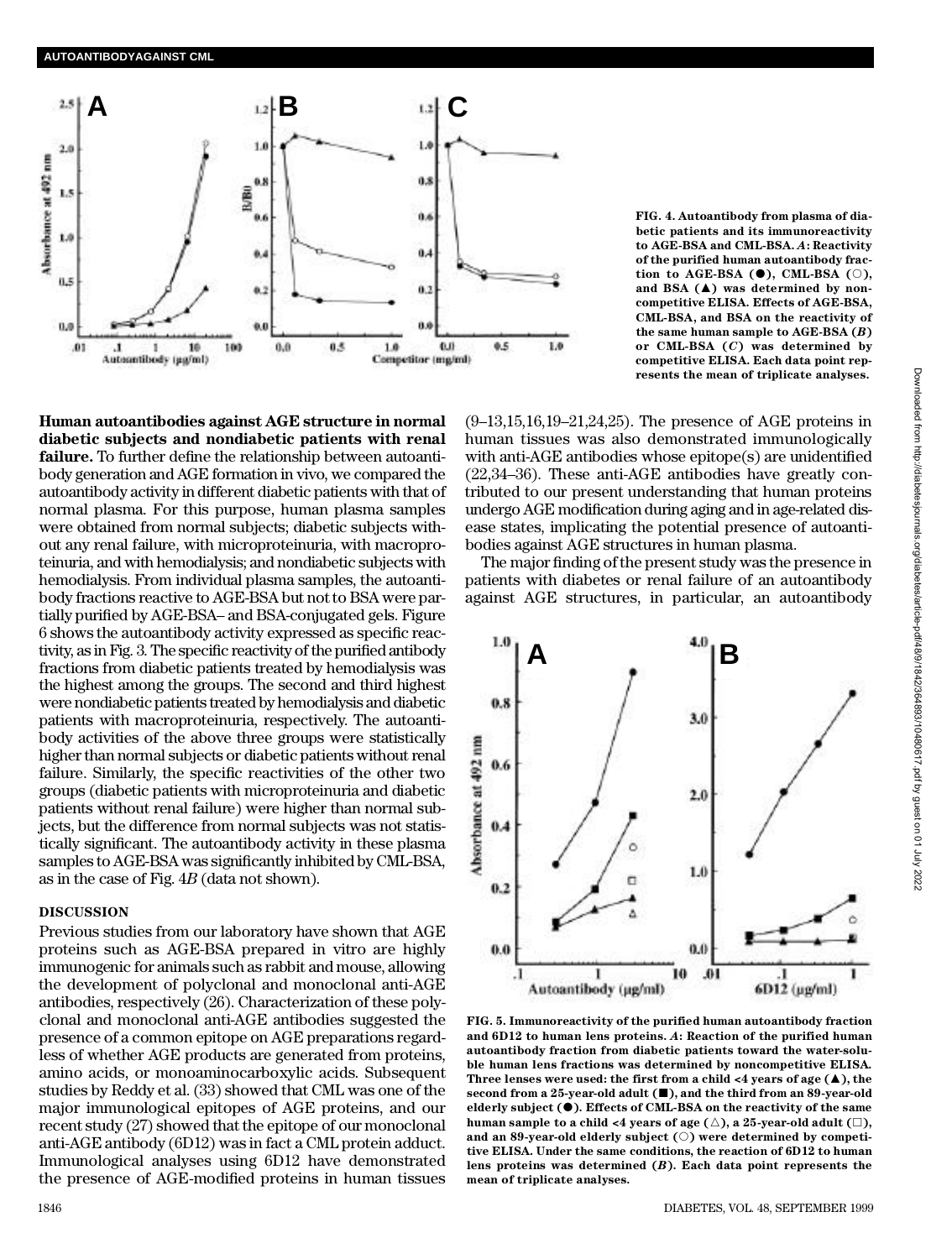

**FIG. 6. Reactivity of purified human autoantibody fractions to AGE-BSA. Plasma samples from normal subjects**  $(\Box)$ **, diabetic patients** without renal failure  $(\blacksquare)$ , diabetic patients with microproteinuria  $(\boxtimes)$ , diabetic patients with macroproteinuria ( $\blacksquare$ ), diabetic patients with hemodialysis  $(\mathbb{Z})$ , and nondiabetic patients with hemodialysis  $(\blacksquare)$ **were used. The specific reactivity of each human autoantibody fraction to AGE-BSA was determined by noncompetitive ELISA. Data are means ± SE. \*\****P* **< 0.01 vs. normal group. †***P* **< 0.05, ‡***P* **< 0.01 vs. diabetic patients without renal failure.** 

against CML structure. This conclusion was supported by three lines of evidence. The first evidence came from animal studies using STZ-induced diabetic rats. In these diabetic animals, the autoantibody activity against AGE-BSA increased with prolongation of diabetic state (Fig. 1). Plasma IgG of diabetic rats reacted not only with AGE-BSA but also with CML-BSA and both of their immunoreactivities were inhibited specifically by CML-BSA, suggesting the presence of an autoantibody against CML structure in plasma of diabetic rats (Figs. 2 and 3). Second, the plasma fraction purified from human diabetic subjects that bound to AGE-BSA but not to BSA showed a positive reaction to both CML-BSA (Fig. 4) and human lens proteins (Fig. 5), which are known to undergo CML modification in vivo (9,27,33). Finally, patients with renal failure caused by diabetes or other etiologies had a higher autoantibody activity against AGE structures, including CML, than normal subjects or diabetic patients without renal failure (Fig. 6). In this regard, it has long been known that the deposition of immunoglobulin and complement occurs in glomeruli of diabetic rats and patients (37–39). Furthermore, it is reported that AGE accumulation in the kidney is more prominent in diabetic nephropathy or chronic renal failure than in normal subjects (11,12). Thus, it is likely that immunocomplexes of autoantibody and AGE accumulated in glomeruli might contribute to the pathogenesis of the above diseases. It remains unclear from these data whether the autoantibody to CML plays some causative or protective role in the pathogenesis of chronic renal failure of diabetic or nondiabetic etiology.

As described above, the presence of autoantibodies against an AGE structure(s) in human plasma has also been expected from the reported fact that AGE-modified proteins are produced in vivo and increase with age. Because AGE modification is probably very low or negligible during maturation of the immune system, it seems highly reasonable to assume that chemical structure(s) generated on biological proteins because of post-translational modification by glucose could be recognized as a foreign antigen(s) by the immune system, at least in some individuals.

Witztum et al. (40) first reported the presence of autoantibodies against the glycated proteins; plasma from diabetic patients could interact with glucitollysine and glucitollysine adducts prepared in vitro by the reduction of Schiff base or Amadori products of glycated plasma proteins such LDL, HDL, and HSA. Furthermore, autoantibodies to oxidized LDL as well as those to malondialdehyde-modified lysine/proteins were detected in sera of Watanabe heritable hypercholesterolemia (WHHL) rabbits, an experimental model of atherosclerosis, and in patients with coronary artery disease  $(41)$   $\approx$ as well as accelerated progression of carotid atherosclerosis (42). Results of extensive studies on autoantibodies against oxidized LDL by Palinski and Witztum and their colleagues (43–48) also provided a reasonable basis for in vivo generation of autoantibodies against chemically modified proteins such as oxidized LDL and glucose-modified proteins.

Two reports implicating the potential presence of autoantibodies against AGE proteins are available. First, Palinski et al. (49) demonstrated that advanced atherosclerotic lesions  $\frac{3}{2}$ in WHHL rabbits were stained positively by an antibody  $\frac{8}{9}$ <br>example 1.0 fmonth 4.6 \ 0 fmonth LH-imidazole (FFI) This against 2-(2-furoyl)-4-(5)-(2-furanyl)-1H-imidazole (FFI). This finding allowed them to further examine whether the autoan- $\frac{1}{2}$ tibody against FFI could be present in diabetic patients. Whereas some positive reactions were only found in IgA fractions, no significant reactions were detected in IgG or IgM fractions. FFI was once proposed as an AGE structure but demonstrated later to be an artifactual compound derived  $\frac{3}{8}$ from Amadori products (50,51). Based on these reports, the  $\frac{5}{3}$ data of Paliniski et al. (49) suggest the presence of autoantibodies against FFI-like structures. Second, Baydanoff et al. (52) developed a polyclonal anti-AGE antibody with AGE  $\frac{5}{6}$ keyhole limpet hemocyanin in guinea pig according to the  $\frac{5}{3}$ method of Nakayama et al.  $(53)$  and showed that the reaction  $\frac{5}{4}$ of AGE elastin to their anti-AGE antibody was significantly. inhibited by serum of diabetic patients. Dorrian et al.  $(54)$ <sup> $\frac{2}{9}$ </sup> reported a similar phenomenon—that the reaction of anti-AGE antibody with AGE proteins or CML proteins was effec- $\frac{3}{2}$ tively inhibited by human serum but not by heat-treated serum (at  $56^{\circ}$ C for 30 min). These findings suggest the pres- $\frac{2}{5}$ ence of plasma factors competing for the reaction between anti-AGE antibody and its antigen. It is not clear, however, whether the plasma factor is identical to the autoantibody to AGE proteins. In this sense, to the best of our knowledge, the present study is the first report describing the presence of human autoantibody against CML protein adduct, one of the AGE structures. Recently, Ahmed et al. (55) showed that human lens proteins were modified by  $N^{\varepsilon}$ -(carboxyethyl) lysine (CEL); it is therefore possible that CEL as a CML-like structure also serves as an epitope to raise an autoantibody against AGE structures. Downloaded from http://diabetesjournals.org/diabetes/article-pdf/48/9/1842/364893/10480617.pdf by guest on 01 July 2022

## **A C K N O W L E D G M E N T S**

This work was supported in part by a grant from the Ministry of Education in Japan (to S.H. and N.A.); Okukubo Memorial Fund for Medical Research, Kumamoto University School of Medicine (to N.A.); and Hayashi Memorial Foundation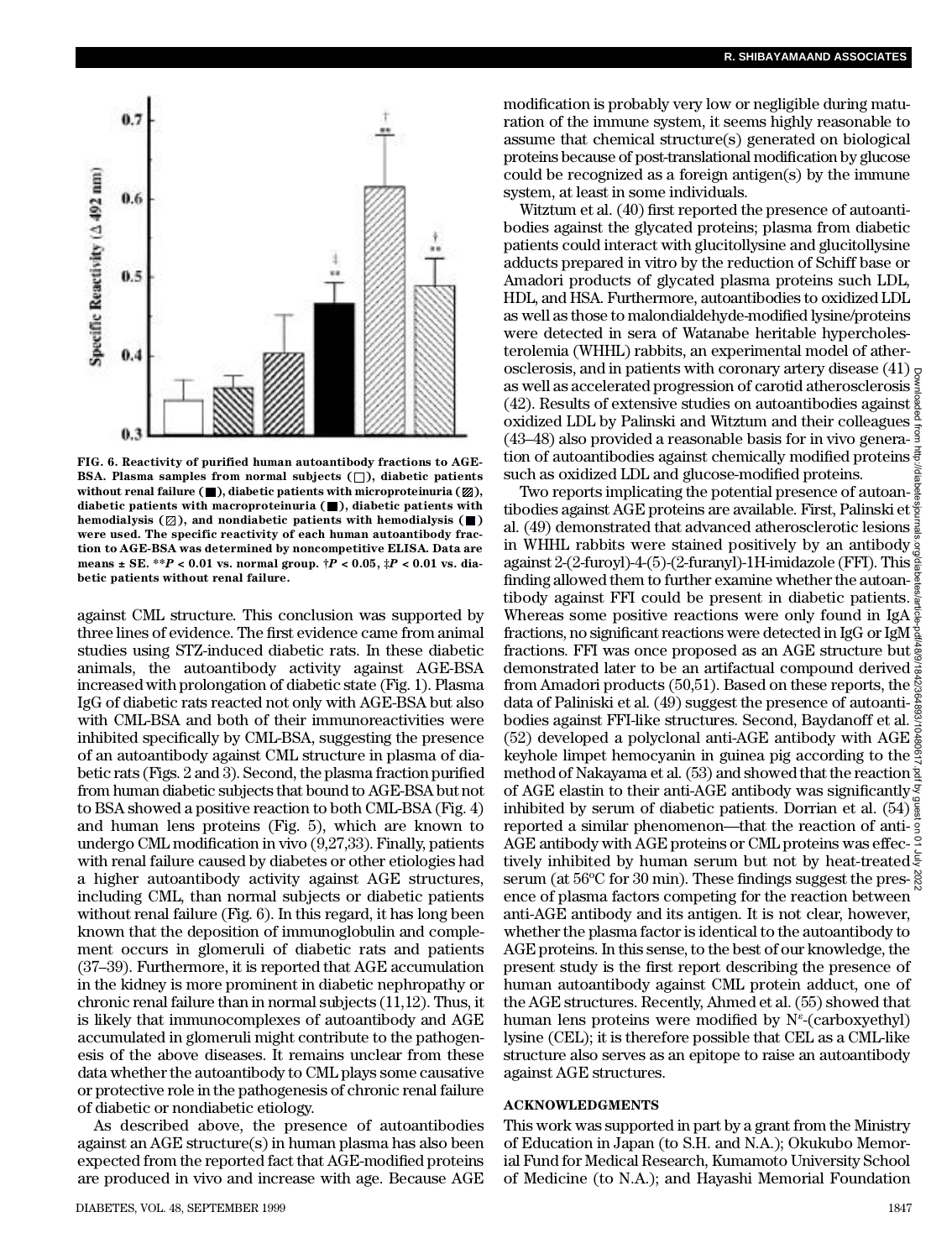for Female Natural Scientists (to N.A.), Sagawa Science Foundation (to N.A.), and Kurozumi Medical Science Foundation (to N.A.).

We are grateful for the excellent technical assistance of Yumiko Ejima, and we are also grateful for the collaborative endeavors in our laboratory of Drs. Kazuyoshi Ikeda, Takayuki Higashi, and Tetsushi Saishoji. We thank Dr. Tomomichi Nakamura at Yamanashi Medical College, and Dr. Takashi Ando at the Department of Internal Medicine, Kyushu University Medical School, for providing serum samples from diabetic patients.

### **R E F E R E N C E S**

- 1 . Maillard LC: Action des acides amines sur les sucres: formation des melanoidines par voie methodique. *C R Acad Sci (Paris)* 154:66–68, 1912
- 2 . Finot PA: Nutritional and metabolic aspects of protein modification during food processing. In *Modification of Proteins*. Feeny RE, Whitaker JR, Eds. Washington, DC, American Chemical Society, 1982, p. 91–124
- 3 . Sell DR, Monnier VM: End-stage renal disease and diabetes catalyze the formation of a pentose-derived crosslink from aging human collagen. *J Clin I n v e s t* 85:380–384, 1990
- 4 . Ienaga K, Nakamura K, Hochi T, Nakazawa Y, Fukunaga Y, Kakita H, Nakano K: Crosslines, fluorophores in the AGE-related cross-linked proteins. *Contrib N e p h r o l* 112:42–51, 1995
- 5 . Konishi Y, Hayase F, Kato H: Novel imidazolone compound formed by the advanced Maillard reaction of 3-deoxyglucosone and arginine residues in proteins. *Biosci Biotech Biochem* 58:1953–1955, 1994
- 6 . Niwa T, Katsuzaki T, Miyazaki S, Miyazaki T, Ishizaki Y, Hayase F, Tatemichi N, Takei Y: Immunohistochemical detection of imidazolone, a novel advanced glycation end product, in kidneys and aortas of diabetic patients. *J Clin Invest* 99:1272–1280, 1997
- 7. Ahmed MU, Thorpe SR, Baynes JW: Identification of N<sup>ε</sup>-carboxymethyllysine as a degradation product of fructoselysine in glycated protein. *J Biol Chem* 261:4889–4894, 1986
- 8 . Hayase F, Nagaraj RH, Miyata S, Njoroge FG, Monnier VM: Aging of proteins: immunological detection of a glucose-derived pyrrole formed during Maillard reaction in vivo. *J Biol Chem* 263:3758–3764, 1989
- 9 . Araki N, Ueno N, Chakrabarti B, Morino Y, Horiuchi S: Immunochemical evidence for the presence of advanced glycation end products in human lens proteins and its positive correlation with aging. *J Biol Chem* 267:10211–10214, 1992
- 1 0 . Kimura T, Takamatsu J, Ikeda K, Kondo A, Miyakawa T, Horiuchi S: Accumulation of advanced glycation end products of the Maillard reaction with age in human hippocampal neurons. *Neurosci Lett* 208:53–56, 1996
- 1 1 . Makino H, Shikata K, Hironaka K, Kushiro M, Yamasaki Y, Sugimoto H, Ota Z, Araki N, Horiuchi S: Ultrastructure of nonenzymatically glycated mesangial matrix in diabetic nephropathy. *Kidney Int* 48:517–526, 1995
- 12. Yamada K, MiyaharaY, Hamaguchi K, Nakayama M, Nakano H, Nozaki O, Miura Y, Suzuki S, Tuchida H, Mimura N, Araki N, Horiuchi S: Immunohistochemical study of human advanced glycosylation end-products (AGE) in chronic renal failure. *Clin Nephrol* 42:354–361, 1994
- 1 3 . Imai N, Nishi S, Suzuki Y, Karasawa R, Ueno M, Shimada H, Kawashima S, Nakamura T, Miyakawa Y, Araki N, Horiuchi S, Gejyo F, Arakawa M: Histological localization of advanced glycosylation end products in the progression of diabetic nephropathy. *Nephron* 76:153-160, 1997
- 1 4 . Hammes H-P, Weiss A, Hess S, Araki N, Horiuchi S, Brownlee M, Preissner KT: Modification of vitronectin by advanced glycation alters functional properties in vitro and in the diabetic retina. *Lab Invest* 75:325–338, 1996
- 1 5 . Murata T, Nagai R, Ishibashi T, Inomata H, Ikeda K, Horiuchi S: The relationship between accumulation of advanced glycation end products and expression of vascular endothelial growth factor in human diabetic retinas. *Diabetologia* 40:764–769, 1997
- 1 6 . Kume S, Takeya M, Mori T, Araki N, Suzuki H, Horiuchi S, Kodama T, Miyauchi Y, Takahashi K: Immunohistochemical and ultrastructural detection of advanced glycation end products in atherosclerotic lesions of human aorta with a novel specific monoclonal antibody. *Am J Pathol* 147:654–667, 1995
- 1 7 . Nakamura Y, Horii Y, Nishino T, Shiiki H, Sakaguchi Y, Kagoshima T, Dohi K, Makita Z, Vlassara H, Bucala R: Immunohistochemical localization of advanced glycosylation endproducts in coronary atheroma and cardiac tissue in diabetes mellitus. *Am J Pathol* 143:1649–1656, 1993
- 1 8 . Meng J, Sakata N, Takebayashi S, Asano T, Furata T, Araki N, Horiuchi S: Advanced glycation end products of the Maillard reaction in aortic pepsininsoluble and pepsin-soluble collagen from diabetic rats. *Diabetes* 45: 1037–1043, 1996
- 1 9 . Miyata T, Oda O, Inagi R, Iida Y, Araki N, Yamada N, Horiuchi S, Taniguchi N, Maeda K, Kinoshita T:  $\beta_2$ -Microglobulin modified with advanced glycation end products is a major component of hemodialysis-associated amyloidosis. *J Clin I n v e s t* 92:1243–1252, 1993
- 2 0 . Miyata T, Taneda S, Kawai R, UedaY, Horiuchi S, Hara M, Maeda K, Monnier VM: Identification of pentosidine as a native structure for advanced glycation end products in  $\beta_2$ -microglobulin-containing amyloid fibrils in patients with dialysis-related amyloidosis. *Proc Natl Acad Sci U S A* 93:2353–2358, 1996
- 2 1 . Kimura T, Takamatsu J, Araki N, Goto M, Kondo A, Miyakawa T, Horiuchi S: Are advanced glycation end-products associated with amyloidosis in Alzheimer's disease? *Neuroreport* 6:866-868, 1995
- 22. Vitek MP, Bhattacharya K, Glendening JM, Stopa E, Vlassara H, Bucala R, Manogue K, Cerami A: Advanced glycation end products contribute to amyloidosis in Alzheimer's disease. *Proc Natl Acad Sci U S A* 91:4766–4770, 1994
- 23. Smith MA, Taneda S, Richey PL, Miyata S, Yan S-D, Stern D, Sayre LM, Monnier VM, Perry G: Advanced Maillard reaction end products are associated with Alzheimer's disease pathology. *Proc Natl Acad Sci U S A* 91: 5710–5714, 1994
- 24. Mizutari K, Ono T, Ikeda K, Kayashima K, Horiuchi S: Photo-enhanced modification of human skin elastin in actinic elastosis by  $N^{\varepsilon}$ -(carboxymethyl) lysine, one of the glycoxidation products of the Maillard reaction. *J Invest D e r m a t o l* 108:797–802, 1997
- 25. Nakayama M, Kawaguchi Y, Yamada K, Hasegawa T, Takazoe K, Katoh N, Hayakawa H, Osaka N, Yamamoto H, Ogawa A, Kubo H, Shigematsu T, Sakai O, Horiuchi S: Immunohistochemical detection of advanced glycosylation endproducts in the peritoneum and its possible pathophysiological role in CAPD. *Kidney Int* 51:182–186, 1997
- 26. Horiuchi S, Araki N, Morino Y: Immunochemical approach to characterize advanced glycation end products of the Maillaed reaction. *J Biol Chem* 266: 7329–7332, 1991
- 2 7 . Ikeda K, Higashi T, Sano H, Jinnouchi Y, Yoshida M, Araki T, Ueda S, Horiuchi S: N<sup>®</sup>-(Carboxymethyl)lysine protein adduct is a major immunological epitope in proteins modified with advanced glycation end products of the Maillard reaction. *Biochemistry* 35:8075-8083, 1996
- 28. Takata K, Horiuchi S, Araki N, Shiga M, Saitoh M, Morino Y: Endocytic uptake of nonenzymatically glycosylated proteins is mediated by a scavenger receptor for aldeyde-modified proteins. *J Biol Chem* 263:14819–14825, 1988
- 29. Nagai R, Ikeda K, Higashi T, Sano H, Jinnouchi Y, Araki T, Horiuchi S: Hydroxyl radical mediates N<sup>e</sup>-(carboxymethyl)lysine formation from amadori product. *Biochem Biophys Res Commun* 234:167–172, 1997
- 3 0 . Dunn JA, McCance DR, Thorpe SR, Lyons TJ, Baynes JW: Age-dependent accumulation of N<sup>®</sup>-(carboxymethyl)lysine and N<sup>®</sup>-(carboxymethyl)hydroxylysine in human ski collagen. *Biochemistry* 30:1205-1210, 1991
- 33. Reddy S, Bichler J, Wells-Knecht KJ, Thorpe SR, Baynes JW: N<sup>®</sup>-(Carboxymethyl)lysine is a dominant advanced glycation end product (AGE) antigen in tissue proteins. *Biochemistry* 34:10872-10878, 1995
- 3 4 . Makita Z, Vlassara H, Cerami A, Bucala R: Immunochemical detection of advanced glycosylation end products in vivo. *J Biol Chem* 267:5133–5138, 1992
- 35. Makita Z, Vlassara H, Rayfield E, Cartwright K, Friedman E, Rodby R, Cerami A, Bucala R: Hemoglobin-AGE: a circulating marker of advanced glycosylation. *Science* 258:651-653, 1992
- 3 6 . Bucala R, Makita Z, Koschinsky T, Cerami A, Vlassara H: Lipid advanced glycosylation: pathway for lipid oxidation in vivo. *Proc Natl Acad Sci U S A* 90:6434–6438, 1993
- 37. Blumenthal HT, Hirata Y, Owens CT, Berns AW: A histo- and immunologic analysis of the small vessel lesion of diabetes in the human and in the rabbit. In *Small Blood Vessel Involvement in Diabetes Mellitus*. Siperstein MD, Wolwell AR, Meyer K, Eds. Washington, DC, American Institute of Biological Sciences, 1964, p. 279–287
- 3 8 . Mauer SM, Michael AF, Fish AJ, Brown DM: Spontaneous immunoglobulin and complement deposition in glomeruli of diabetic rats. *Lab Invest* 27:488-494, 1972
- 3 9 . Brownlee M, Cerami A, Vlassara H: Adavanced glycosylation end products in tissue and the biochemical basis of diabetic complications. *N Engl J Med* 318: 1315–1321, 1988
- 4 0 . Witztum JL, Steinbrecher UP, Kesaniemi YA, Fisher M: Autoantibodies to glucosylated proteins in the plasma of patients with diabetes mellitus. *Proc Natl Acad Sci U S A* 81:3204–3208, 1984
- 4 1 . Palinski W, Rosenfeld ME, Yla-Herttuala S, Gurtner GC, Socher SS, Butler SW, Parthasarathy S, Carew TE, Steinberg D, Witztum JL: Low density lipoprotein undergoes oxidative modification in vivo. Proc Natl Acad Sci U S A 86: 1372–1376, 1989
- 4 2 . Salonen JT, Yla-Herttuala S, Yamamoto R, Butler S, Korpela H, Salonen R, Nyyssonen K, Palinski W, Witztum JL: Autoantibody against oxidised LDL and progression of carotid atherosclerosis. *Lancet* 339:883–887, 1992